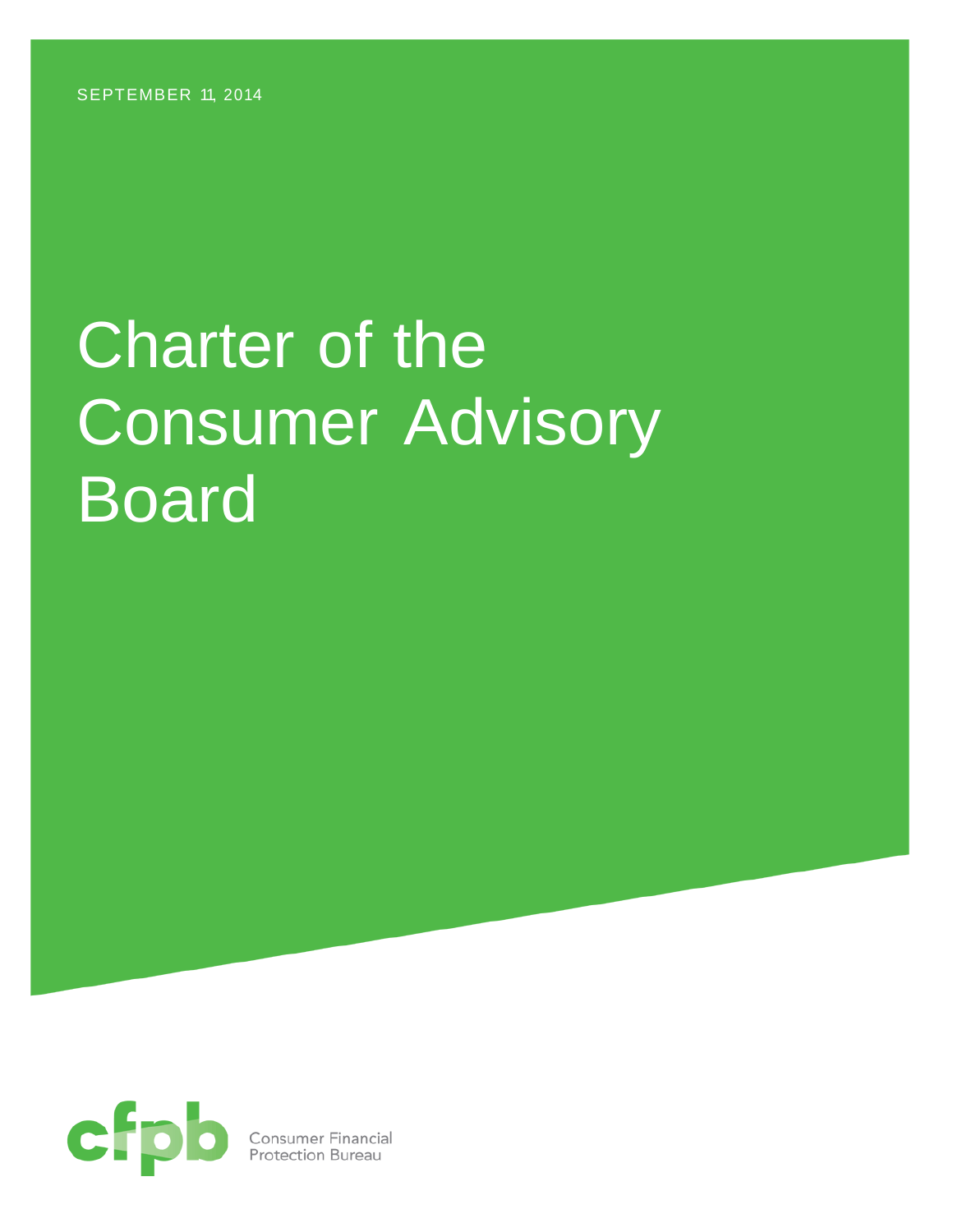# **Section Contents**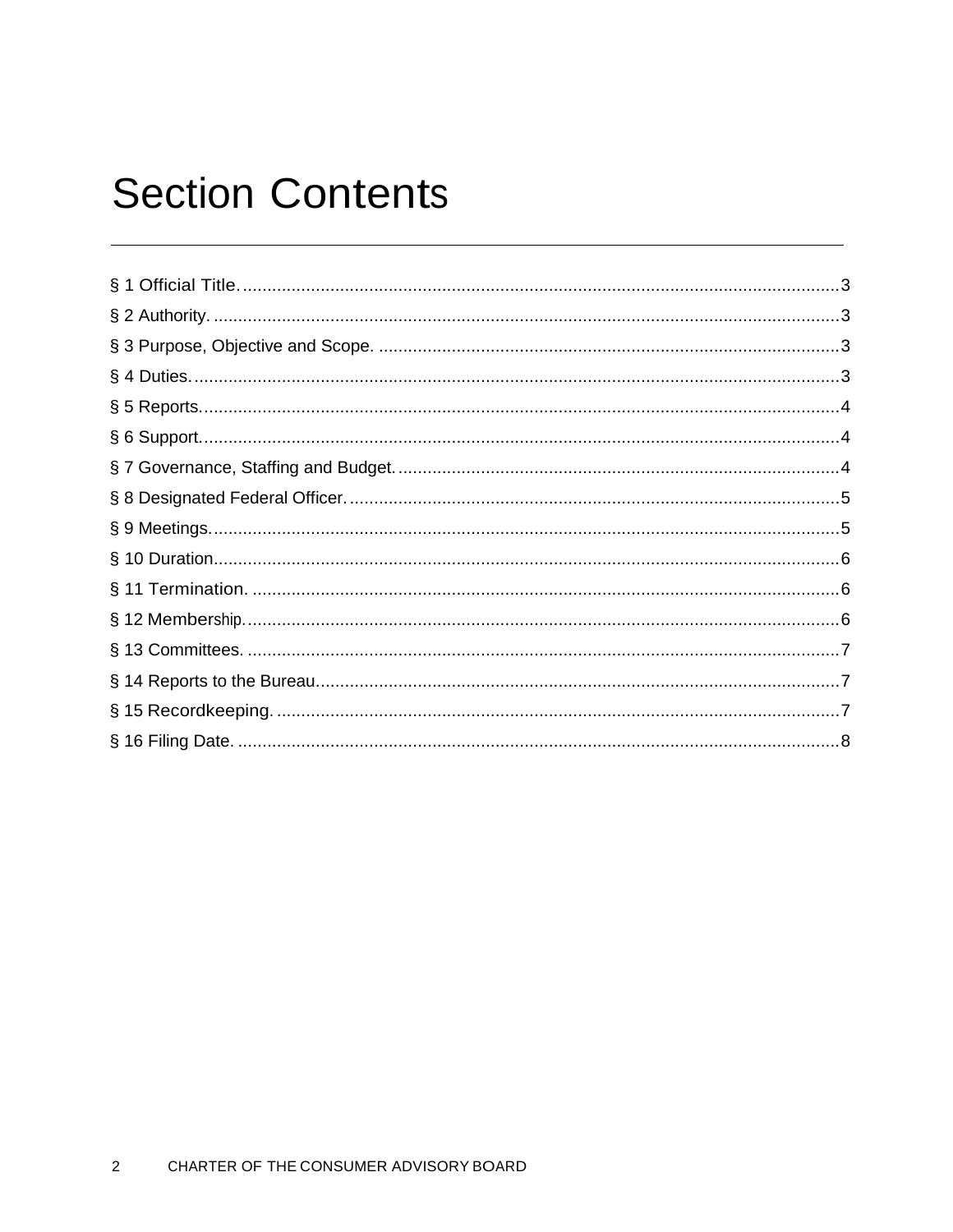# <span id="page-2-0"></span>**§ 1 Official Title.**

<span id="page-2-1"></span>Consumer Advisory Board ("the Board")

# **§ 2 Authority.**

Section 1014(a) of the Dodd-Frank Wall Street Reform and Consumer Protection Act ("Dodd-Frank Act") provides: "The Director shall establish a Consumer Advisory Board to advise and consult with the **Consumer Financial Protection** Bureau **("the Bureau" )** in the exercise of its functions under the Federal consumer financial laws, and to provide information on emerging practices in the consumer financial products or services industry, including regional trends, concerns, and other relevant information."

## <span id="page-2-2"></span>**§ 3 Purpose, Objectives, and Scope.**

- a) The purpose of the Board is outlined in Section 1014(a) of the Dodd-Frank Act, which states that the Board shall "advise and consult with the Bureau in the exercise of its functions under the Federal consumer financial laws" and "provide information on emerging practices in the consumer financial products or services industry, including regional trends, concerns, and other relevant information."
- b) To carry out the Board's purpose, the scope of its activities shall include providing information, analysis, and recommendations to the Bureau. The Board will generally serve as a vehicle for market intelligence and expertise for the Bureau. Its objectives will include identifying and assessing the impact on consumers and other market participants of new, emerging, and changing products, practices, or services.

# <span id="page-2-3"></span>**§ 4 Duties.**

The duties of the Board are solely advisory and shall extend only to the submission of advice and recommendations to the Bureau, which shall be non-binding on the Bureau. No determination of fact or policy will be made by the Board. The Board will also advise and consult with the Director and the Bureau on other matters related to the Bureau's functions under the Dodd-Frank Act.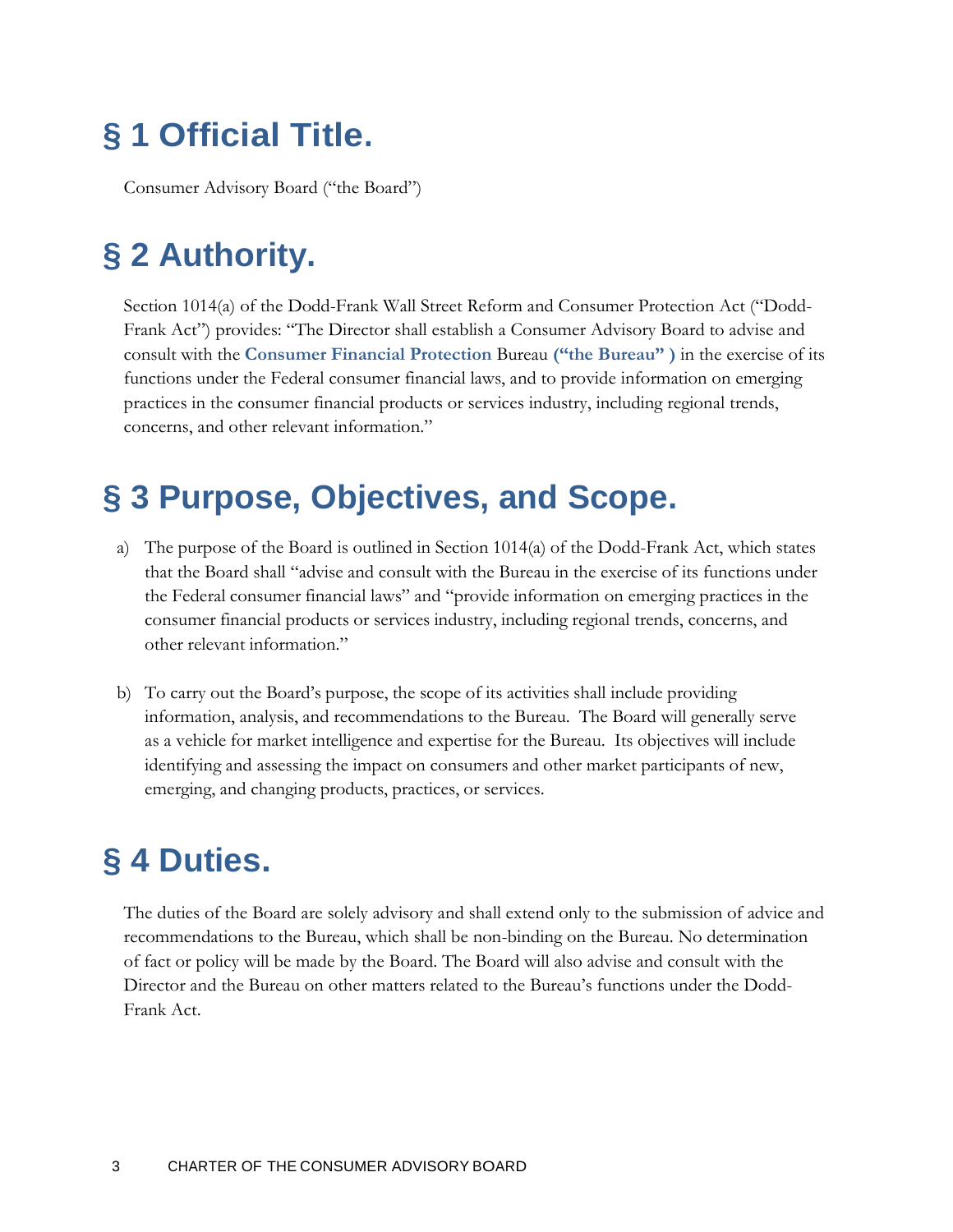# <span id="page-3-0"></span>§ **5 Reports**.

The Board reports to the Director.

# <span id="page-3-1"></span>**§ 6 Support.**

The Bureau will support the Board, in accordance with the Dodd-Frank Act. In addition, the Bureau will provide additional support required for the Board's activities to the extent permitted by law and subject to availability of resources.

# <span id="page-3-2"></span>**§ 7 Governance, Staffing, and Budget.**

#### a ) Governance

- 1) Staff Director. The Director shall designate a Staff Director, who shall be an employee of the Bureau, and who shall have the following responsibilities:
	- a. Serve as principal advisor to the Board; exercise control and supervision over the establishment, procedures, and accomplishments of the Board; and provide Bureau staff to perform such other necessary functions in order for the Board to accomplish its purpose and objectives;
	- b. Attend all meetings of the Board and the committees of the Board;
	- c. Assemble and maintain the reports, records, and other papers of the Board and its committees;
	- d. Estimate cost of Bureau staff support;
	- e. Carry out, on behalf of the Bureau, the provisions of the Freedom of Information Act, 5 U.S.C. 552, as amended, with respect to such reports, records, and other papers of the Board; and
	- f. Other responsibilities as further delegated by the Director.
- b) Staffing
	- 1) Staff Secretary. The Staff Director shall designate a member of the Bureau's staff to act as secretary of Board (the "Staff Secretary").
		- a. The Staff Secretary shall record and maintain minutes of the meetings of the Board and shall certify to the accuracy of the minutes of the meetings.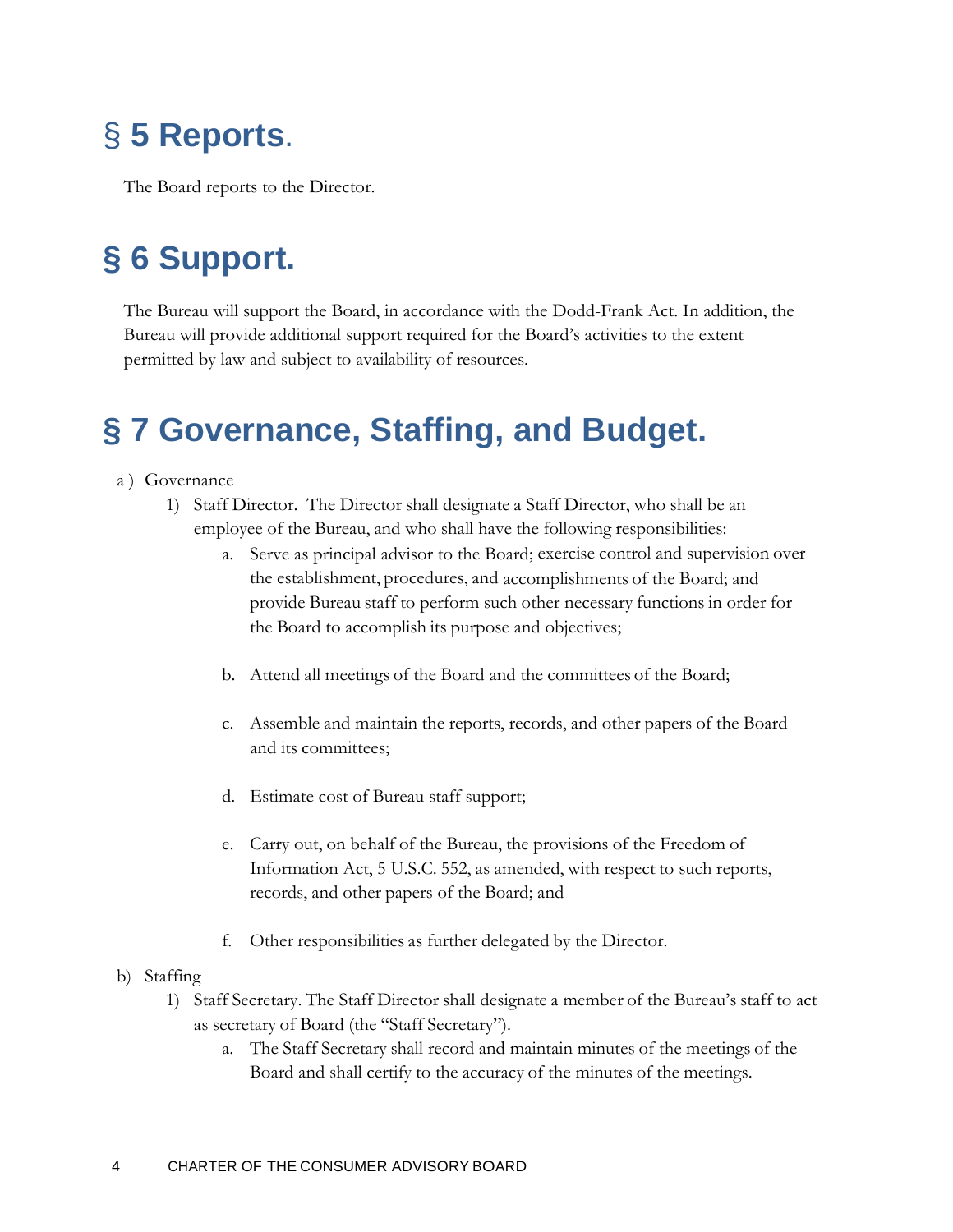#### c) Budget

To the extent permitted by law, the Bureau shall provide the funding and administrative support necessary, as determined by the Director, to operate the Board for the Charter Term (as defined in  $\S$  10 Duration and  $\S$  11 Termination). The annual operating costs are presently estimated to be \$500,000 for FY 2015 and \$500,000 for FY 2016. In addition, from time to time, the Board or its committees may submit requests to the Staff Director for research, data or other resources necessary to carry out the Board's purposes. The Staff Director shall timely review such requests based on staffing, budget, and other relevant factors and submit such requests for approval by the Director if appropriate.

## <span id="page-4-0"></span>**§ 8 Designated Federal Officer.**

The Designated Federal Officer ("DFO") is the Advisory Board and Councils Office Staff Director ("Staff Director"), who shall ensure that the Board operates in accordance with the requirements under the Dodd-Frank Act and the terms of the charter. The Staff Director, or his or her designee, will approve or call all of the advisory Board and Board committee meetings, if any, prepare and approve all meeting agendas, attend all Board and Board committee meetings, adjourn any meeting when determined to be in the public interest, and chair meetings when directed by the Bureau Director.

### <span id="page-4-1"></span>**§ 9 Meetings.**

- a) The Board shall meet in person from time to time at the call of the Director or the Director's designee, but at a minimum, shall meet at least two times in each year.
- b) Agenda. Each meeting of the Board shall be conducted in accordance with an agenda formulated or approved by the Staff Director.
- c) Bureau representation. Each meeting of the Board shall be attended by a representative of the Bureau as designated by the Director or Staff Director who shall have authority to approve or call all meetings, prepare all agendas, attend all meetings, adjourn any meeting when determined to be in the public interest, and chair meetings when directed by the Director.
- d) Public nature.
	- 1) Each meeting of the full Board shall be open to public observation, to the extent that a facility is available to accommodate the public, unless the Bureau, in accordance with paragraph 4 of this section, determines that the meeting shall be closed. The Bureau also will make reasonable efforts to make the meetings available to the public through live web streaming or other methods.
	- 2) Notice of the time, place and purpose of each meeting, as well as a summary of the
- 5 CHARTER OF THE CONSUMER ADVISORY BOARD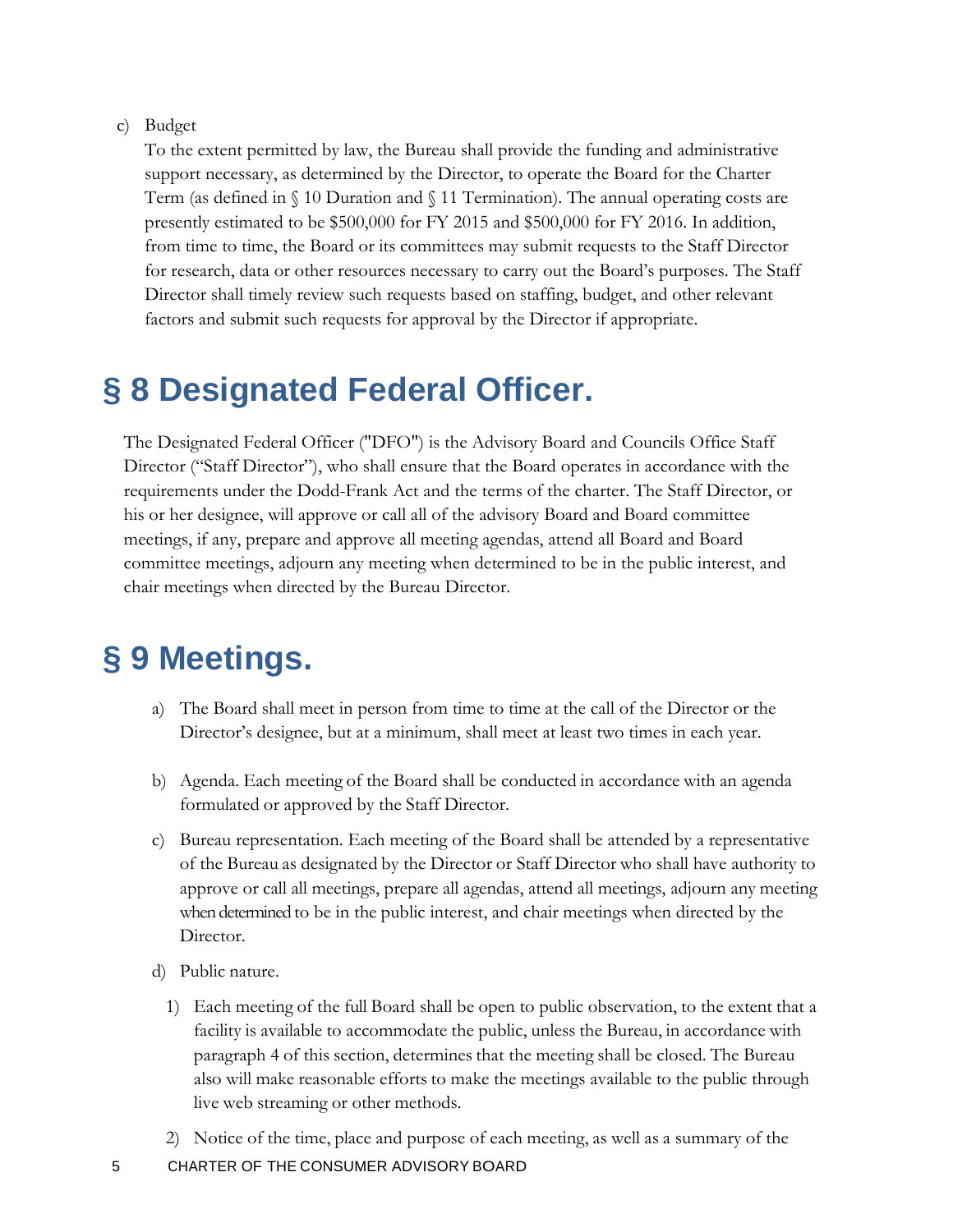proposed agenda, shall be published in the Federal Register not more than 45 or less than 15 days prior to the scheduled meeting date. Shorter notice may be given when the Bureau determines that the Board's business so requires; in such event, the public will be given notice at the earliest practicable time.

- 3) Minutes of meetings, records, reports, studies, and agendas of the Board shall be posted on the Bureau's Web site (www.consumerfinance.gov).
- 4) The Bureau may close to the public a portion of any meeting, for confidential discussion. If the Bureau closes a meeting or any portion of a meeting, the Bureau will issue, at least annually, a summary of the Board's activities during such closed meetings or portions of meetings.

### <span id="page-5-0"></span>**§ 10 Duration.**

This is a continuing advisory board as stated under section 1014 of the Dodd-Frank Act. The board will operate in accordance with this charter, the term of which expires pursuant to section 11.

# <span id="page-5-1"></span>**§ 11 Termination.**

This Charter will terminate two years after the date that this Charter is filed unless renewed prior to termination (the "Charter Term").

# <span id="page-5-2"></span>**§ 12 Membership.**

- a) Qualifications and background. The Director shall appoint the members of the Board. Section 1014(b) of the Dodd-Frank Act provides: "In appointing the members of the Consumer Advisory Board, the Director shall seek to assemble experts in consumer protection, financial services, community development, fair lending and civil rights, and consumer financial products or services and representatives of depository institutions that primarily serve underserved communities, and representatives of communities that have been significantly impacted by higher-priced mortgage loans, and seek representation of the interests of covered persons and consumers, without regard to party affiliation."
- b) Number. The Board shall consist of no fewer than 16 members including the six members appointed upon the recommendation of the regional Federal Reserve Bank Presidents on a rotating basis. All members appointed by the Director shall serve at the pleasure of the Director.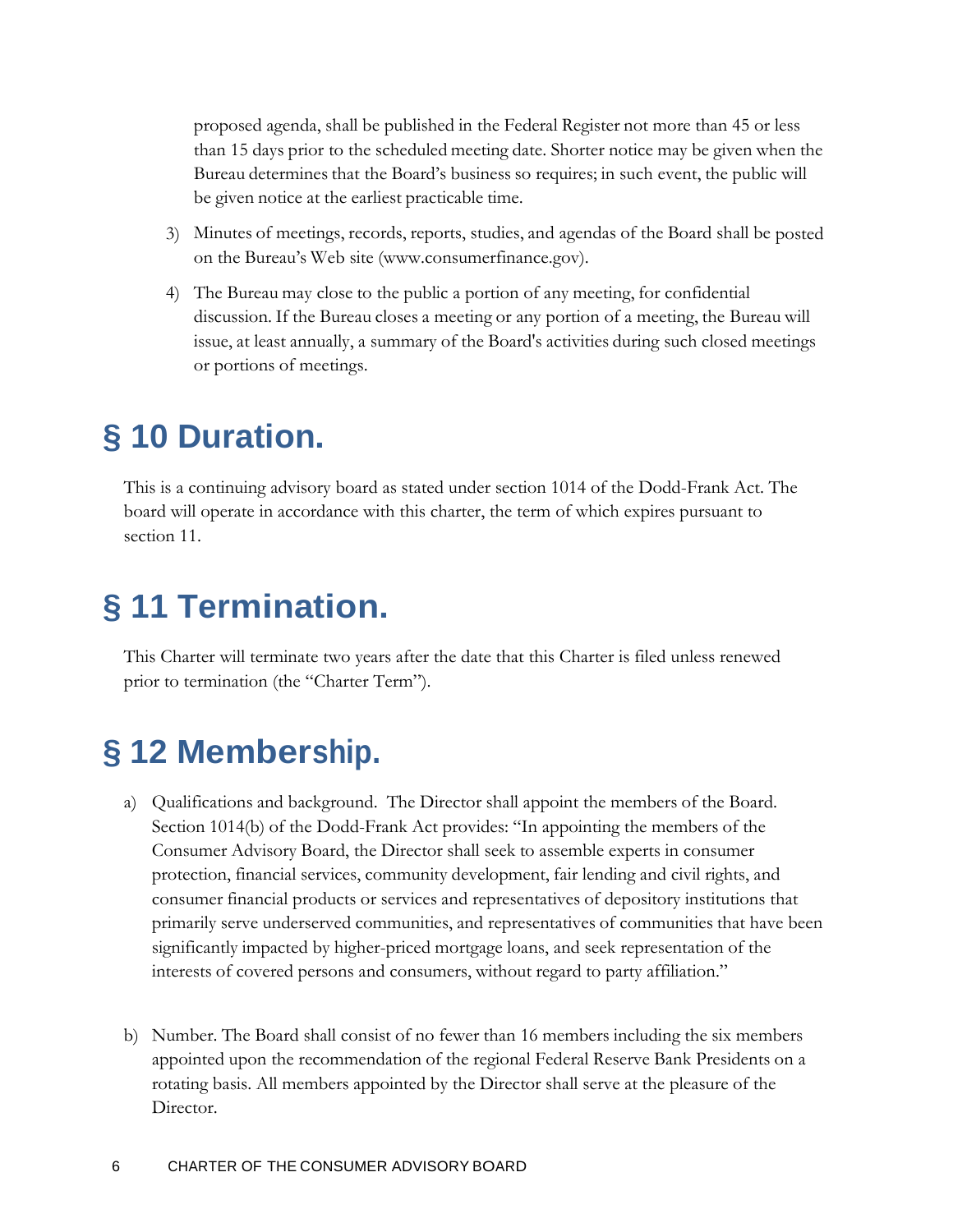c) Resignation. Any member may resign at any time by giving notice to the Bureau. Any such resignation shall take effect upon its acceptance by the Director or the Staff Director. The Director shall have the authority to remove Board members and to appoint persons to fill vacancies on the Board as the vacancies occur.

### <span id="page-6-0"></span>**§ 13 Committees.**

The Board may establish and dissolve committees, in consultation with the Bureau. Any committees shall report back to the Board. Committees may include as participants individuals who are members of the Board and/or staff of the Bureau. Committees may, from time to time, call on individuals who are not members of the Board or staff of the Bureau, for the sole purpose of providing specific domain expertise and knowledge. The committees, if any, may not provide advice or work products directly to the Bureau.

### <span id="page-6-1"></span>**§ 14 Reports to the Bureau.**

- a) The Staff Director will provide the Director with an annual report that summarizes the activities and progress of the Board and any sub-committees during the prior period.
- b) The Board's report may also include, when available, recommendations to the Bureau relating to the purpose and objectives of the Board as set forth in sections 3 and 4, as well as recommendations for potential improvements in the structure and process of the Board.
- c) The report will not require a vote by the Board. All Board members will be given the opportunity to provide a separate written statement relating to the report.

# <span id="page-6-2"></span>**§ 15 Recordkeeping.**

The records of the Board and any sub-committees will be handled in accordance with General Records Schedule. The records will be available for public inspection and copying, subject to the Freedom of Information Act, 5 U.S.C. 552.